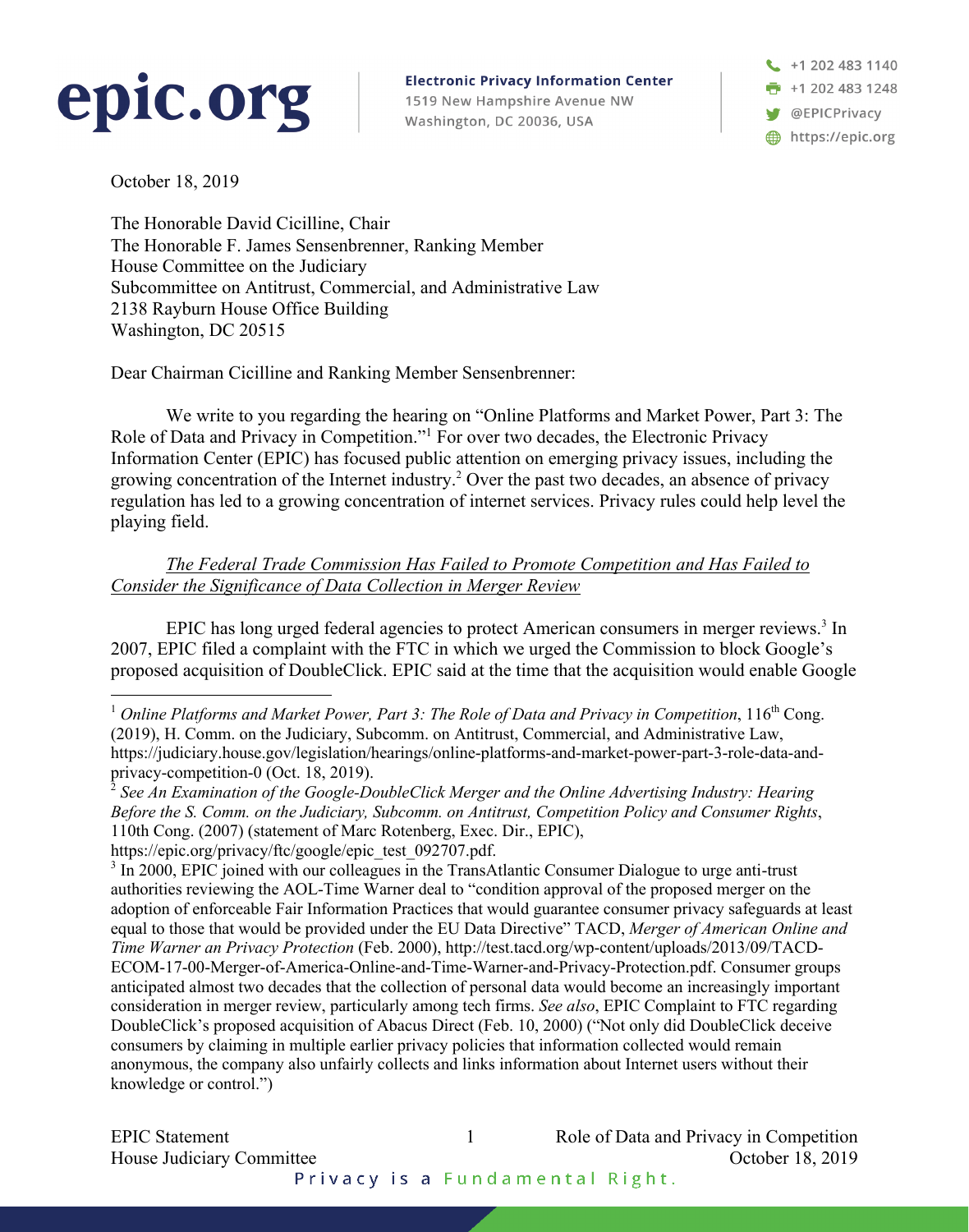to collect the personal information of billions of users and track their browsing activities across the web.<sup>4</sup> EPIC correctly warned that this acquisition would accelerate Google's dominance of the online advertising industry and destroy competition. The FTC ultimately allowed the merger to go forward over the compelling dissent of Commissioner Pamela Jones Harbour.5

EPIC also explained to the FTC that other mergers also posed substantial risks for consumer privacy and competition. In 2011, EPIC warned the FTC that Google's dominance in the search algorithm marketplace was allowing it to preference its own content in search results.<sup>6</sup> Today Google occupies  $88\%$  of the search market in the United States<sup>7</sup> and  $94\%$  of the search market in Europe.8 And as Tim Wu explained in his recent book, "Google wants to organize the world's information, but to do so they need to get their hands on all the information in the world."9

## *Google's Acquisition of YouTube Skewed Search Results to Favor Google*

Google's acquisition of YouTube was also problematic. Several years ago, EPIC provided the videos among the top-ranked search results on YouTube for a search on "privacy." At the time, YouTube's search results were organized by the objective criteria of "hits" and "viewer rankings." Both objective criteria are easy to verify. However, after Google acquired YouTube, EPIC's search rankings fell. Google had substituted its own subjective, "relevance" ranking in place of objective search criteria. Google's ranking algorithm was opaque and proprietary. Google's subjective algorithm gave preference to Google's video content on YouTube about "privacy" over that of EPIC and others. The Google videos rose in the rankings while others fell.

EPIC prepared a detailed report for the FTC when it undertook its investigation of anticompetitive behavior of Internet companies, based on EPIC's specific experience with Google's decision to change the search algorithm on YouTube to favor its own content.<sup>10</sup> The FTC took no action on EPIC's complaint. But the European Commission found that Google had abused its dominance as a search engine by rigging its search results to prefer its own shopping service.<sup>11</sup> The Commission required Google to change its algorithm to rank its own shopping comparison as it ranks its competitors.

<sup>&</sup>lt;sup>4</sup> EPIC, Complaint and Request for Injunction, Request for Investigation and for Other Relief In the Matter of Google, Inc. and DoubleClick, Inc. (Apr. 20, 2007), https://epic.org/privacy/ftc/google/epic\_complaint.pdf.

<sup>5</sup> Dissenting Statement of Commissioner Pamela Jones Harbour, *In re Google/DoubleClick,* FTC File No. 070-0170 (Dec. 20, 2007), https://www.ftc.gov/sites/default/files/documents/public\_statements/statementmatter-google/doubleclick/071220harbour\_0.pdf.

 $6$  Letter from EPIC to the Fed. Trade Comm'n (Sept. 8, 2011),

https://epic.org/privacy/ftc/google/Google\_FTC\_Ltr\_ 09\_08\_11.pdf.

<sup>7</sup> *Search Engine Market Share United States of America*, Statcounter, http://gs.statcounter.com/search-enginemarket-share/all/united-states-of-america.

<sup>8</sup> *Search Engine Market Share Europe*, Statcounter, http://gs.statcounter.com/search-engine-marketshare/all/europe.

<sup>9</sup> Tim Wu, *The Curse of Bigness* 126 (2018).

<sup>&</sup>lt;sup>10</sup> Letter from EPIC to Commissioners of the Fed. Trade Comm'n (Sept. 8, 2011),

https://epic.org/privacy/ftc/google/Google\_FTC\_Ltr\_09\_08\_11.pdf.

<sup>&</sup>lt;sup>11</sup> Press Release, European Comm'n, Antitrust: Commission fines Google  $E2.42$  Billion for Abusing Dominance as Search Engine by Giving Illegal Advantage to Own Comparison-Shopping Service (June 27, 2017), http://europa.eu/rapid/press-release\_IP-17-1784\_en.htm.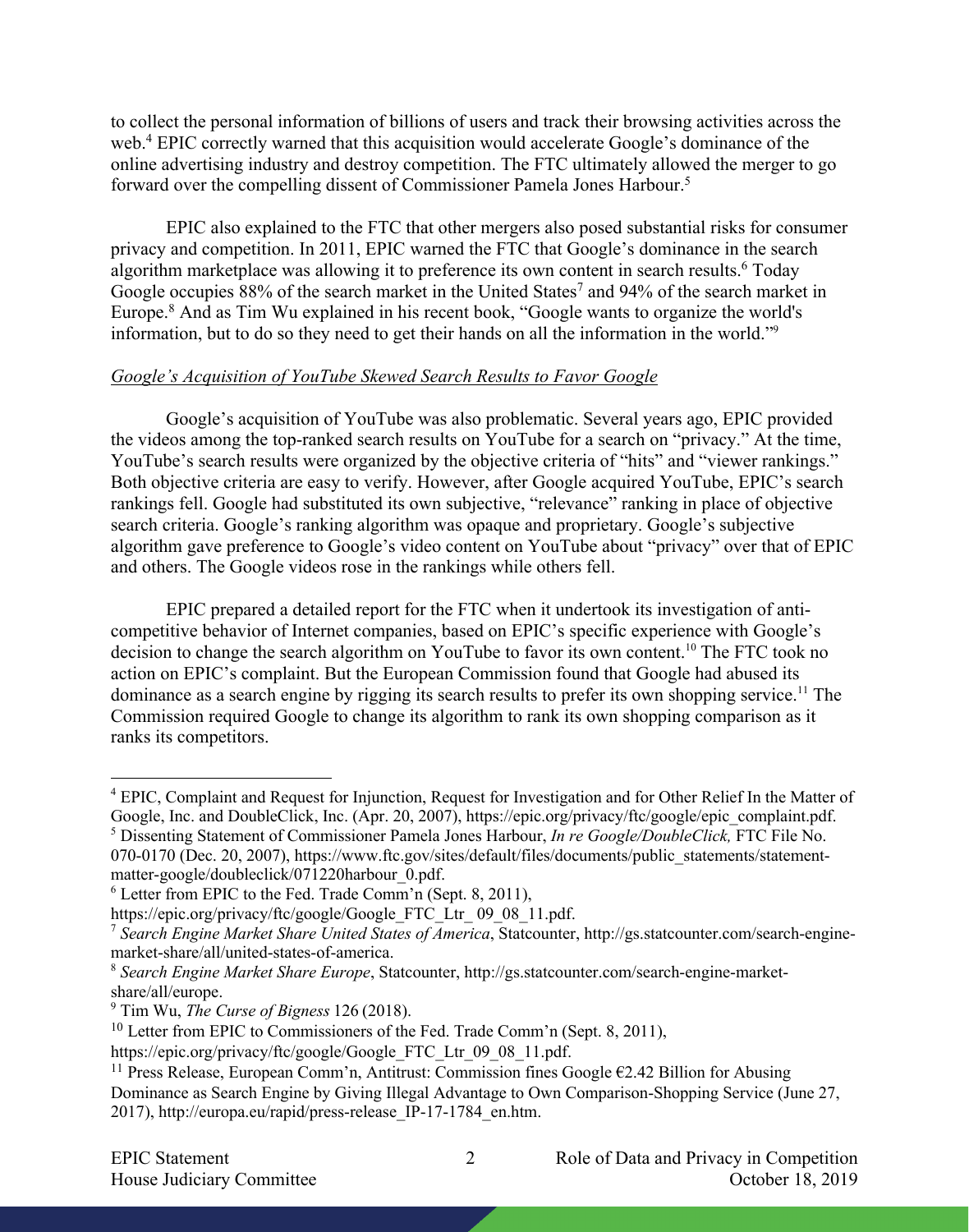This early experience with internet mergers helps explain the need for greater transparency today about the determination of search rankings.

## *Google's Acquisition of Nest, and Facebook's Acquisition of WhatsApp Broke Privacy Commitments*

Companies that protect user privacy are being absorbed by companies that do not protect privacy. In 2014, EPIC warned the FTC about the privacy risks of Google's acquisition of Nest Labs, a maker of "smart thermostats," stressing that "Google regularly collapses the privacy policies of companies it acquires' and urged the FTC to block the deal.12 Yet the FTC let the deal go forward without any qualifications. $13$ 

Most notably, in 2014, Facebook purchased WhatsApp, a text-messaging service that attracted users specifically because of strong commitments to privacy.14 WhatsApp's founder stated in 2012 that, "[w]e have not, we do not and we will not ever sell your personal information to anyone."<sup>15</sup> EPIC and the Center for Digital Democracy urged the FTC to block the deal.<sup>16</sup>

The FTC ultimately approved the merger after Facebook and WhatsApp promised not to make any changes to WhatsApp users' privacy settings.17 However Facebook announced in 2016 that it would begin acquiring the personal information of WhatsApp users, including phone numbers, directly contradicting their previous promises to honor user privacy.<sup>18</sup> Following this, EPIC and CDD filed another complaint with the FTC in 2016, but the Commission has taken no further action.19 Meanwhile, antitrust authorities in the EU fined Facebook \$122 million for making deliberately false representations about the company's ability to integrate the personal data of WhatsApp users. $20$ 

Inaction by the FTC has spurred more disregard for the privacy interests of WhatsApp users. Facebook said recently it would WhatsApp users with ads, despite earlier statements to the contrary

<sup>12</sup> EPIC, *Google Plans Advertising on Appliances, Including Nest Thermostat* (May 22, 2014), https://epic.org/2014/05/google-plans-advertising-on-ap.html.

<sup>&</sup>lt;sup>13</sup> Fed. Trade Comm'n, Early Termination Notice: 20140457: Google Inc.; Nest Labs, Inc. (Feb. 4, 2014), https://www.ftc.gov/enforcement/premerger-notification-program/early-termination-notices/20140457. <sup>14</sup> EPIC, *In re: WhatsApp*, https://epic.org/privacy/internet/ftc/whatsapp/.

<sup>&</sup>lt;sup>15</sup> WhatsApp, *Why We Don't Sell Ads* (June 18, 2012), https://blog.whatsapp.com/245/Why-we-dont-sell-ads.

<sup>&</sup>lt;sup>16</sup> EPIC and Center for Digital Democracy, Complaint, Request for Investigation, Injunction, and Other Relief In the Matter of WhatsApp, Inc., (Mar. 6, 2014), https://epic.org/privacy/ftc/whatsapp/WhatsApp-Complaint.pdf.

<sup>&</sup>lt;sup>17</sup> See, Letter from Jessica L. Rich, Dir., Bureau of Consumer Prot., Fed. Trade Comm'n, to Facebook and WhatsApp (Apr. 10, 2014), https://epic.org/privacy/internet/ftc/whatsapp/FTC-facebook-whatsapp-ltr.pdf (concerning the companies' pledge to honor WhatsApp's privacy promises).

<sup>&</sup>lt;sup>18</sup> WhatsApp, *Looking Ahead for WhatsApp* (Aug. 25, 2016), https://blog.whatsapp.com/10000627/Lookingahead-for-WhatsApp.

<sup>&</sup>lt;sup>19</sup> EPIC and Center for Digital Democracy, Complaint, Request for Investigation, Injunction, and Other Relief In the Matter of WhatsApp, Inc. (Aug. 29, 2016), https://epic.org/privacy/ftc/whatsapp/EPIC-CDD-FTC-WhatsApp-Complaint-2016.pdf.

<sup>&</sup>lt;sup>20</sup> Mark Scott, *E.U. Fines Facebook \$122 Million Over Disclosures in WhatsApp Deal*, N.Y. Times (May 18, 2017), https://www.nytimes.com/2017/05/18/technology/facebook-european-union-fine-whatsapp.html.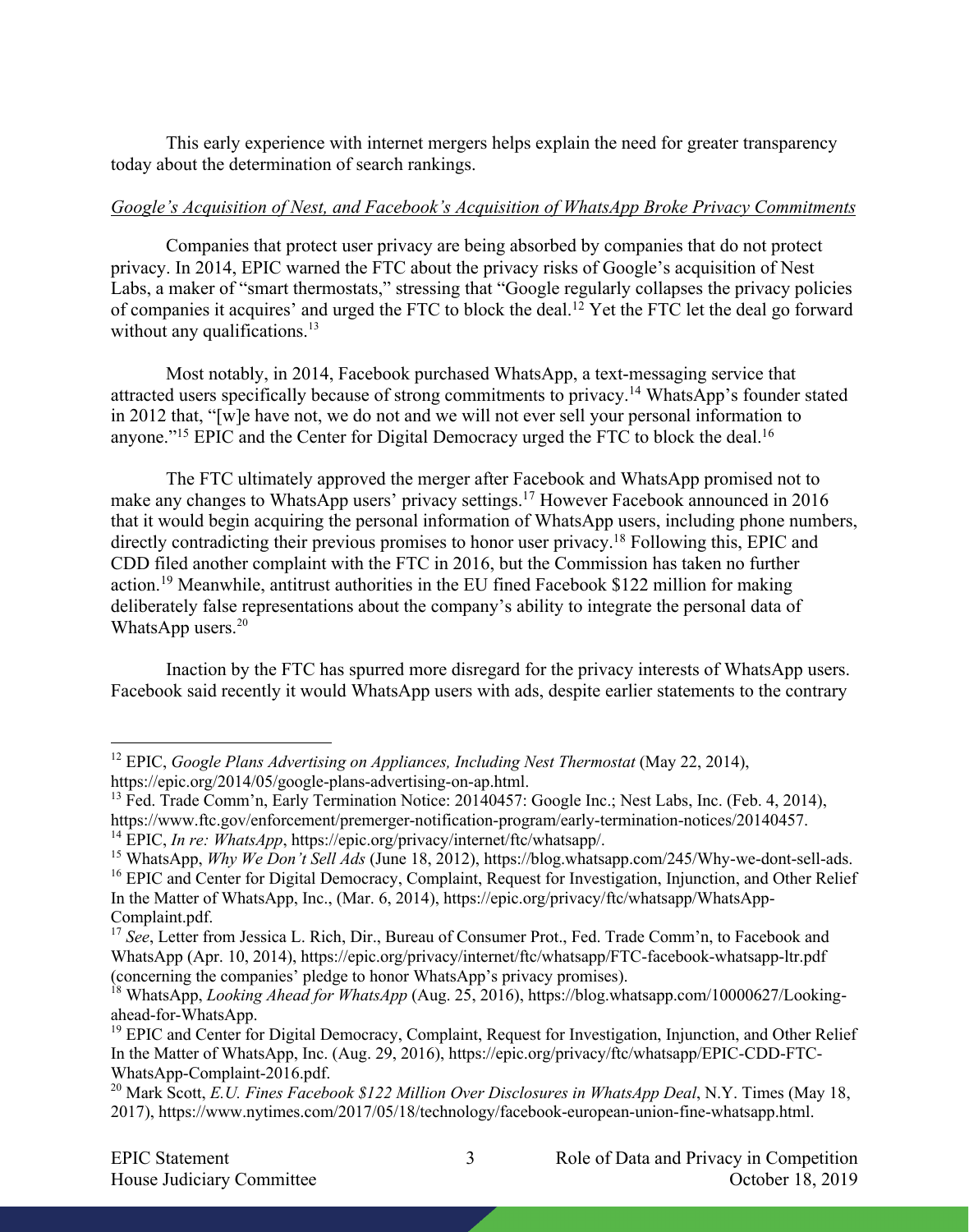and opposition from WhatsApp's founders.<sup>21</sup> And earlier this year, Mark Zuckerberg confirmed Facebook's plans to merge WhatsApp, Facebook Messenger, and Instagram.<sup>22</sup> As we explained for *Techonomy*, a leading journal of tech innovation:

If the FTC had stood behind its commitment to protect the data of WhatsApp users, there might still be an excellent messaging service, with end-to-end encryption, no advertising and minimal cost, widely loved by internet users around the world. But the FTC failed to act and one of the great internet innovations has essentially disappeared.<sup>23</sup>

Instead, consumers are left with fewer options, Facebook has less competition, and the increased amount of data available to Facebook will make it even easier to crush the next competitor.

In the Commission's recent settlement with Facebook, the FTC chose not to undo the mistaken approval of the WhatsApp acquisition against the advice of consumer groups.<sup>24</sup> Far from protecting market competition, the Commission is facilitating industry consolidation.

## *Merger Review Should Consider Data Protection*

The United States stands alone in its unwillingness to address privacy as a competition issue. The merger of Facebook and WhatsApp has prompted countries in Europe to scrutinize the deal and issue fines.<sup>25</sup> But the FTC has repeatedly failed to even consider consumer privacy and data security in its merger review process.26 EPIC emphasized the consequences of this failure in comments to the FTC in 2015, stating, "[i]n every instance, it was clear that the practical consequence of the merger would be to reduce the privacy protections for consumers and expose individuals to enhanced tracking and profiling." $^{27}$ 

EPIC further underscored the dangers of lax enforcement in recent comments to the FTC, noting that Google and Facebook's access to consumer data "is at the very heart of why the digital

https://epic.org/privacy/facebook/2011-consent-order/US-NGOs-to-FTC-re-FB-Jan-2019.pdf.

<sup>25</sup> Fuel of the Future: Data is Giving Rise to A New Economy, Economist (May 6, 2017),

<sup>26</sup> Nathan Newman, *15 Years of FTC Failure to Factor Privacy into Merger Reviews*, Huffington Post, (Mar.

Merger Review and Consumer Privacy, FTC File No. P143100, (Mar. 17, 2015),

https://epic.org/privacy/internet/ftc/Merger-Remedy-3-17.pdf.

<sup>21</sup> Anthony Cuthbertson, *WhatsApp to Start Filling Up with Ads Just Like Facebook*, Independent (Oct. 1, 2018), https://www.independent.co.uk/life-style/gadgets-and-tech/news/whatsapp-update-targeted-ads-statusfacebook-brian-acton-a8563091.html.

<sup>22</sup> Mike Issac, *Zuckerberg Plans to Integrate WhatsApp, Instagram and Facebook Messenger*, N.Y. Times (Jan. 25, 2019), https://www.nytimes.com/2019/01/25/technology/facebook-instagram-whatsappmessenger.html.

<sup>23</sup> Marc Rotenberg, *The Facebook-WhatsApp Lesson: Privacy Protection Necessary for Innovation*, Techonomy (May 4, 2018), https://techonomy.com/2018/05/facebook-whatsapp-lesson-privacy-protectionnecessary-innovation.

 $24$  Letter from EPIC et al. to Joseph Simons, Chairman, Federal Trade Comm'n (Jan. 24, 2019),

http://www.economist.com/news/briefing/21721634-how-it-shaping-up-data-giving-rise-new-economy.

<sup>19, 2015),</sup> https://www.huffingtonpost.com/nathan-newman/15-years-of-ftc-failure-t\_b\_6901670.html. <sup>27</sup> EPIC, Comments of the Electronic Privacy Information Center: Assessing the FTC's Prior Actions on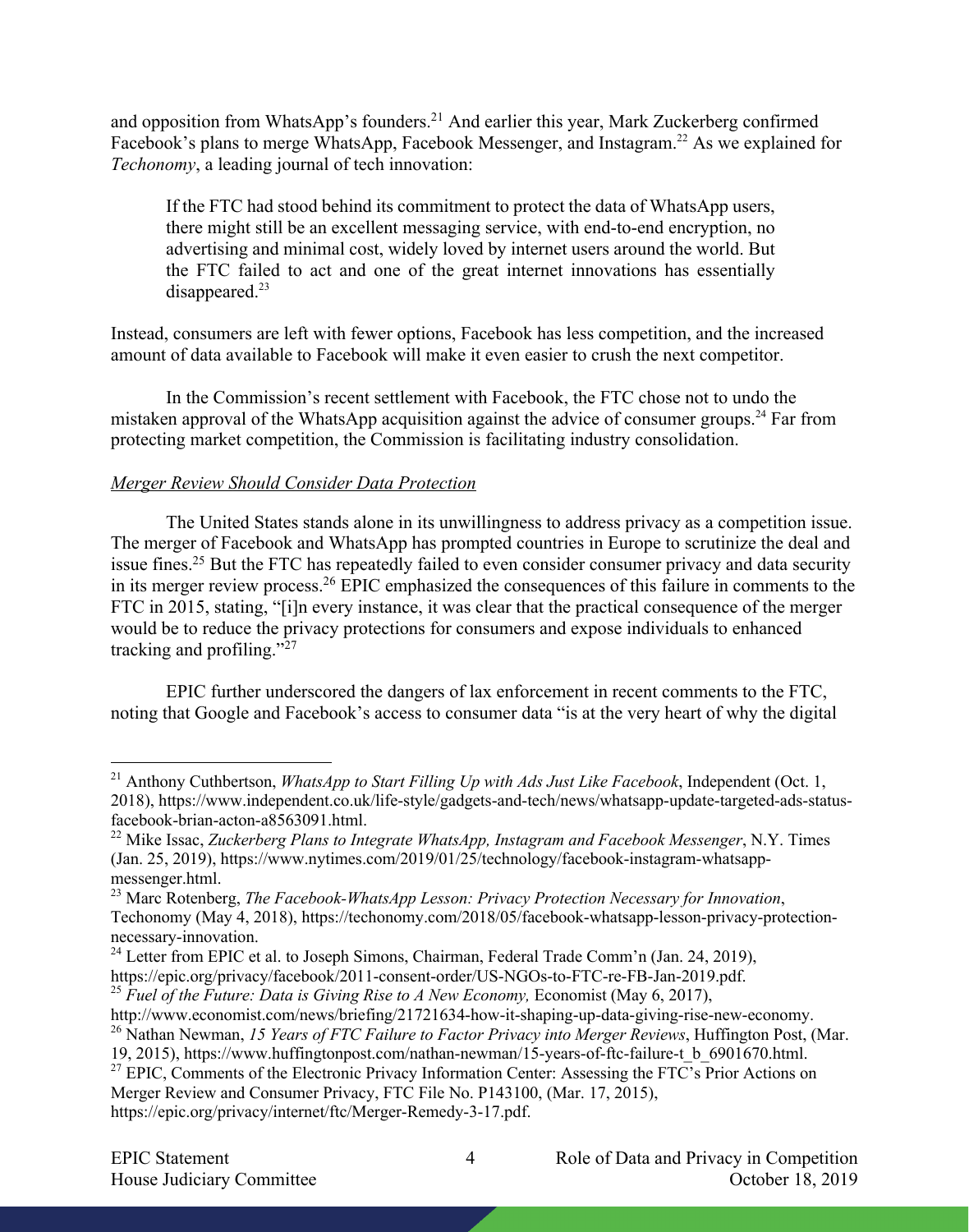platforms have been able to entrench their dominance."28 But as Facebook and Google have developed increasingly invasive tracking of their users, the FTC failed to act. Despite an active consent decree against Facebook, the FTC allowed the company to disclose the personal information of 87 million Americans.<sup>29</sup> The Commission had the power to stop the scandal, simply by enforcing its previous orders in a way that protected consumer privacy.30

Antitrust enforcers must ensure that consumer privacy and data is treated as the competitive harm that it so clearly is. In written responses to this Committee, Assistant Attorney General Delrahim stated that he would "vigorously enforce the antitrust laws with respect to online platforms."31 Chairman Simons said in his nomination hearing "the FTC needs to devote substantial resources to determine whether its merger enforcement has been too lax, and if that is the case, the agency needs to determine the reason for such failure and to fix it."<sup>32</sup> Clearly, there have been considerable shortcomings in merger enforcement. This Committee must ensure those are remedied.

The consolidation of user private data into the hands of a small group of firms shows that enforcement agencies cannot ignore the economic impacts of privacy on proposed merger. EPIC has continued to insist that privacy and users' data be considered in the analysis of competitive harms, and we urge the Subcommittee to press its witnesses to ensure that competition *and* consumers are protected in merger reviews. We note also the recent statement from the TransAtlantic Consumer Dialogue, almost twenty years since the original statement on the AOL-Time Warner merger review, which again stresses the importance of privacy protection in competition review: "the lack of privacy protection in the US has contributed to the decline in competition among technology firms."<sup>33</sup>

Finally, EPIC urges the Subcommittee to make "algorithmic transparency" a priority for merger review. When companies combine vast amounts of consumer data, it not only increases the risk of data breach, but allows companies to use that data in increasingly opaque ways.<sup>34</sup> Consumers

<sup>&</sup>lt;sup>28</sup> EPIC et al., Comments on Competition and Consumer Protection in the 21st Century Hearings at 19 (Aug. 20, 2018), https://epic.org/apa/comments/EPIC-FTC-CompetitionHearings-August2018.pdf.

<sup>29</sup> Kevin Granville, *Facebook and Cambridge Analytica: What You Need to Know as Fallout Widens*, N.Y. Times (March 19, 2018), https://www.nytimes.com/2018/03/19/technology/facebook-cambridge-analyticaexplained.html.

<sup>30</sup> Marc Rotenberg, *How the FTC Could Have Prevented the Facebook Mess*, Techonomy (Mar. 22, 2018), https://techonomy.com/2018/03/how-the-ftc-could-have-avoided-the-facebook-mess ("If the FTC had enforced the Facebook consent order, Cambridge Analytica could not have accomplished its unprecedented data harvest.").

<sup>&</sup>lt;sup>31</sup> Questions for the Record, Makan Delrahim, Nominee to be Assistant Attorney General of the Antitrust Division at 6, https://www.judiciary.senate.gov/imo/media/doc/Delrahim%20Responses%20to%20QFRs.pdf.

<sup>32</sup> *Nomination Hearing Before the S. Comm. on Commerce, Sci., and Transp.*, 115th Cong. (2018) (statement of Joseph Simons, Chairman, Fed. Trade Comm'n. at 59:40),

https://www.commerce.senate.gov/public/index.cfm/hearings?ID=EECF6964-F8DC-469E-AEB2- D7C16182A0E8.

<sup>33</sup> TACD, *Resolution on Competition, Privacy and Consumer Welfare* (Dec. 10, 2018), http://tacd.org/wpcontent/uploads/2018/12/TACD-Resolution\_Comp\_Dec2018\_final.pdf. *See generally*, TACD, *TACD publishes resolution on competition, privacy and consumer welfare* (Dec. 10, 2018), http://tacd.org/tacdpublishes-resolution-on-competition-privacy-and-consumer-welfare/.

<sup>&</sup>lt;sup>34</sup> For instance, Facebook's massive breach last week was particularly damaging because the 50 million affected accounts were used by Facebook in myriad ways users did not understand. *See* Mike Isaac and